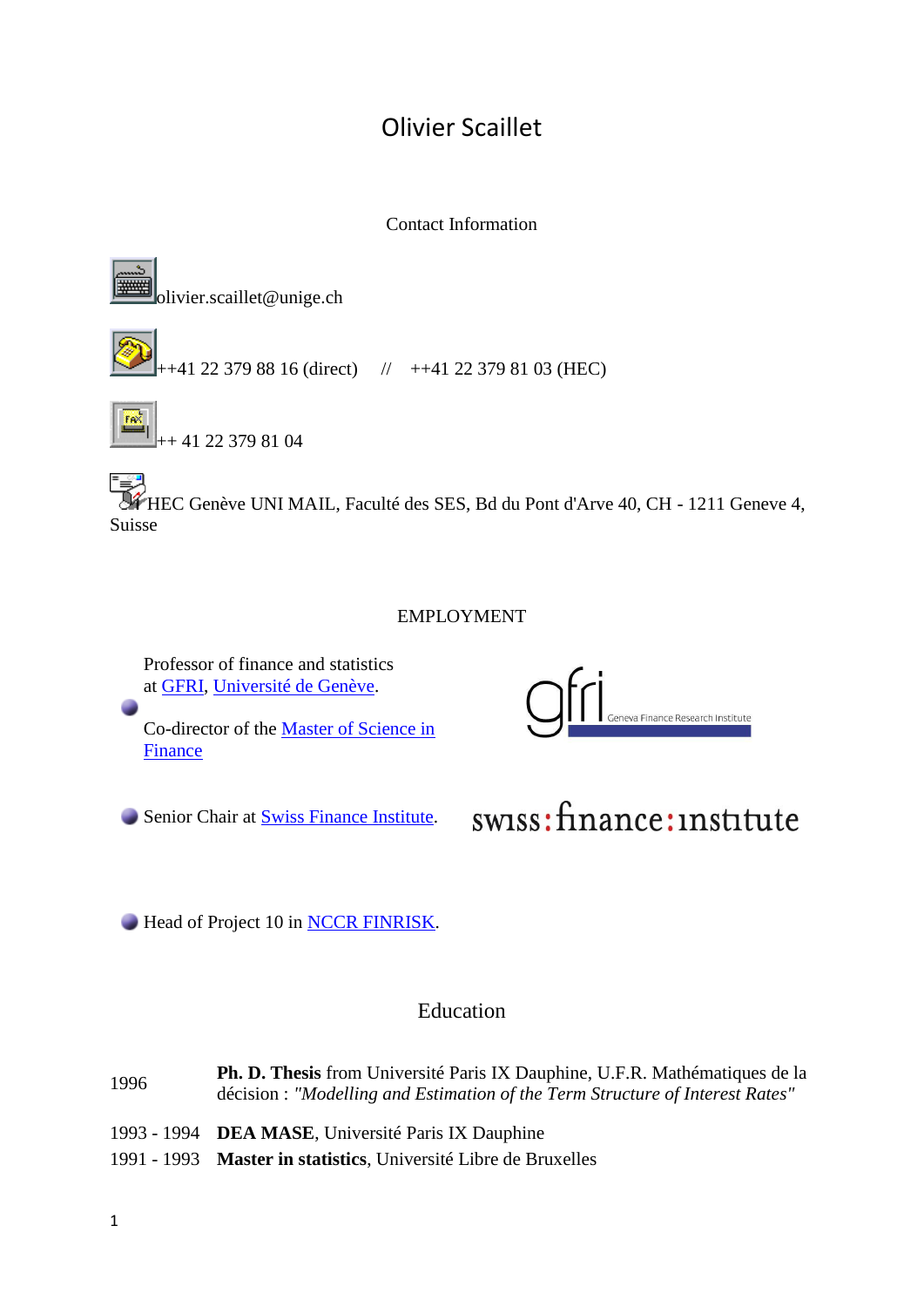#### 1986 - <sup>1991</sup> **Business degree** (Ingénieur Commercial), Finance Option, Ecole de Commerce Solvay, Université Libre de Bruxelles

### Research interests

- **Financial Econometrics**
- **Term Structure Modelling**
- **Risk Management in Finance and Insurance**
- **Derivative Pricing**
- **Asset Allocation**
- **Encompassing Theory**
- **Nonparametric Statistics**
- Specification Tests

#### Books

- *Econométrie de la Finance : Analyses Historiques*, with C. Gouriéroux and A. Szafarz, Collection Economie et Statistiques Avancées, Editions Economica, Paris (1997). ISBN 2- 7178-3502-4.

### Publications in Econometrics

#### A. Econometric Theory

- *"Robust subsampling"*, with L. Camponovo and F. Trojani, Journal of Econometrics, 167, (2012), 197-210. [Abstract](http://www.hec.unige.ch:8080/scaillet/abstracts/AbRobustSub.htm) [pdf](http://www.hec.unige.ch:8080/scaillet/pdfs/RobustSub.pdf)
- *"Nonparametric instrumental variable estimators of quantile structural effects"*, with P. Gagliardini, Econometrica, 80, (2012), 1533-1562. [Abstract](http://www.hec.unige.ch:8080/scaillet/abstracts/AbQ-TiR.htm) [pdf](http://www.hec.unige.ch:8080/scaillet/pdfs/Q-TiR.pdf) [Technical report](http://www.hec.unige.ch:8080/scaillet/pdfs/TR-QTiR.pdf)
- *"Tikhonov regularisation for nonparametric instrumental variable estimators"*, with P. Gagliardini, Journal of Econometrics, 167, (2012), 61-75. [Abstract](http://www.hec.unige.ch:8080/scaillet/abstracts/Abmdtr.htm) [pdf](http://www.hec.unige.ch:8080/scaillet/pdfs/mdtr.pdf) [Technical report](http://www.hec.unige.ch:8080/scaillet/pdfs/tech_rep.pdf)
- *"Testing for equality between two copulas"*, with B. Rémillard, Journal of Multivariate Analysis, 100, (2009), 377-386. [Abstract](http://www.hec.unige.ch:8080/scaillet/abstracts/Ab2copulas.htm) [pdf](http://www.hec.unige.ch:8080/scaillet/pdfs/2copulas.pdf)
- *"Local multiplicative bias correction for asymmetric kernel density estimators"*, with M. Hagmann, Journal of Econometrics, 141, (2007), 213-249. [Abstract](http://www.hec.unige.ch:8080/scaillet/abstracts/AbHS_2003.htm) [pdf](http://www.hec.unige.ch:8080/scaillet/pdfs/HS.pdf)
- *"Multivariate wavelet-based shape preserving estimation for dependent observations"*, with A. Cosma and R. von Sachs, Bernoulli, 13, (2007), 301-329. [Abstract](http://www.hec.unige.ch:8080/scaillet/abstracts/Abwav.htm) [pdf](http://www.hec.unige.ch:8080/scaillet/pdfs/wav.pdf)
- *"A Kolmogorov-Smirnov type test for shortfall dominance against parametric alternatives"* with M. Denuit and A.-C. Goderniaux, Technometrics, 49, (2007), 88-99. [Abstract](http://www.hec.unige.ch:8080/scaillet/abstracts/AbDGS.htm) [pdf](http://www.hec.unige.ch:8080/scaillet/pdfs/DGS.pdf)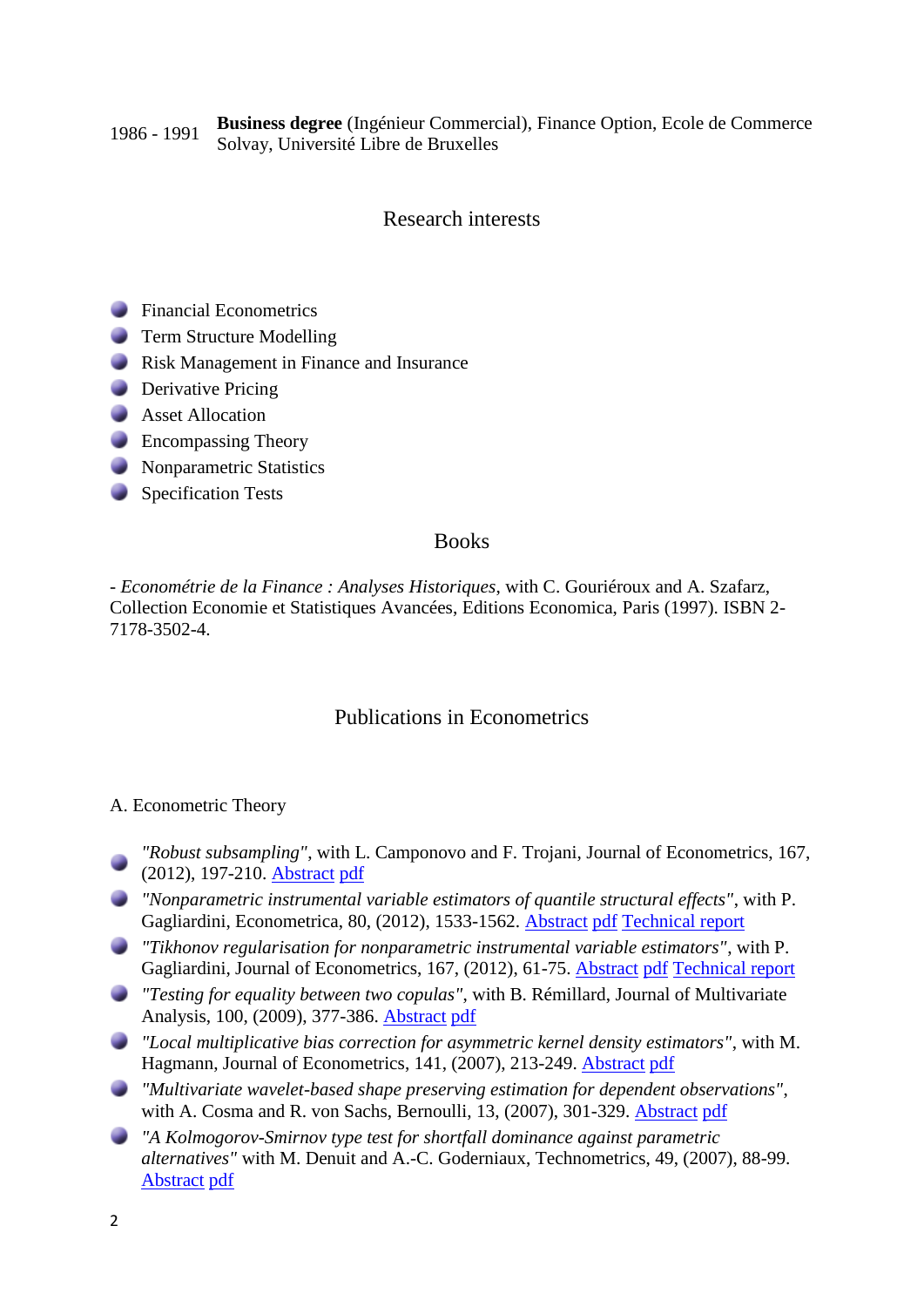- *"Kernel based goodness-of-fit tests for copulas with fixed smoothing parameters"*, Journal of Multivariate Analysis, 98, (2007), 533-543. [Abstract](http://www.hec.unige.ch:8080/scaillet/abstracts/Abgof_fixed_band.htm) [pdf](http://www.hec.unige.ch:8080/scaillet/pdfs/gof_fixed_band.pdf)
- *"A fast subsampling method for nonlinear dynamic models"*, with H. Hong, Journal of Econometrics, 133, (2006), 557-578. [Abstract](http://www.hec.unige.ch:8080/scaillet/abstracts/Absub.htm)
- *"A Kolmogorov-Smirnov type test for positive quadrant dependence "*, Canadian Journal of Statistics, 33, (2005), 415-427. [Abstract](http://www.hec.unige.ch:8080/scaillet/abstracts/AbKS_PQD.htm) [pdf](http://www.hec.unige.ch:8080/scaillet/pdfs/KS_PQD.pdf) [ps](http://www.hec.unige.ch:8080/scaillet/ps/KS_PQD.ps)
- *"Consistency of asymmetric kernel density estimators and smoothed histograms with application to income data"*, with T. Bouezmarni, Econometric Theory, 21, (2005), 390- 412. [Abstract](http://www.hec.unige.ch:8080/scaillet/abstracts/AbL1_BS.htm)
- *"Density estimation using inverse and reciprocal inverse Gaussian kernels"*, Journal of Nonparametric Statistics, 16, (2004), 217-226. [Abstract](http://www.hec.unige.ch:8080/scaillet/abstracts/abrigker.htm) [pdf](http://www.hec.unige.ch:8080/scaillet/pdfs/rigkerrev.pdf) [ps](http://www.hec.unige.ch:8080/scaillet/ps/rigkerrev.ps)
- *"Indirect inference, nuisance parameter and threshold moving average models"* with A. Guay, Journal of Business and Economic Statistics, 21, (2003), 122-132. [Abstract](http://www.hec.unige.ch:8080/scaillet/abstracts/AbJBES.htm)
- *"Instrumental models and indirect encompassing"* with G. Dhaene and C. Gouriéroux, Econometrica, 66, (1998), 673-688. [Abstract](http://www.hec.unige.ch:8080/scaillet/abstracts/Abeta.htm)
- *"Quasi indirect inference for diffusion processes"* with L. Broze and J.M. Zakoïan, Econometric Theory, 14, (1998), 161-186. [Abstract](http://www.hec.unige.ch:8080/scaillet/abstracts/Abet.htm)
- *"Estimation d'équations de diffusion à partir d'observations discrètes et de méthodes fondées sur des simulations"* with L. Broze and J.M. Zakoian, Mélanges en l'honneur de Simone Huyberechts, Cahiers du CERO, Vol. 36, (1994), 43-55.

#### B. Econometrics applied to Finance and Insurance

- *"Technical trading revisited: persistence tests, transaction costs, and false discoveries"* with P. Bajgrowicz, forthcoming in Journal of Financial Economics. [Abstract](http://www.hec.unige.ch:8080/scaillet/abstracts/Ab_BajSca.htm) [pdf](http://www.hec.unige.ch:8080/scaillet/pdfs/BajSca.pdf)
- *"False discoveries in mutual fund performance: Measuring luck in estimated alphas"* with L. Barras and R. Wermers, Journal of Finance, 65, (2010), 179-216, **Banque Privée Espirito Santo Award Prize 2008**. [Abstract](http://www.hec.unige.ch:8080/scaillet/abstracts/Ab_FDR.htm) [pdf](http://www.hec.unige.ch:8080/scaillet/pdfs/FDR.pdf) [NYTimes 13/07/2008](http://www.hec.unige.ch:8080/scaillet/pdfs/NYTimes_Article_July13_2008.pdf) [Le Temps](http://www.hec.unige.ch:8080/scaillet/pdfs/letemps_19-11-08.pdf)  [19/11/2008](http://www.hec.unige.ch:8080/scaillet/pdfs/letemps_19-11-08.pdf) [Le Temps 24/11/2008](http://www.hec.unige.ch:8080/scaillet/pdfs/letemps_24-11-08.pdf) [Forbes Investment Guide 08/12/2008](http://www.hec.unige.ch:8080/scaillet/pdfs/forbes_article_08-12-08.pdf) [L'Hebdo](http://www.hec.unige.ch:8080/scaillet/pdfs/supplementfinance_LHebdo_2009.pdf)  [Supplement Finance Hiver 2009](http://www.hec.unige.ch:8080/scaillet/pdfs/supplementfinance_LHebdo_2009.pdf) [L'Agefi 30/03/2009](http://www.hec.unige.ch:8080/scaillet/pdfs/lagefi_30-03-09.pdf) [La Libre Entreprise 13/06/2009](http://www.hec.unige.ch:8080/scaillet/pdfs/lalibreentreprise_13-06-09.pdf) [Financial Times 21/10/2009](http://www.hec.unige.ch:8080/scaillet/pdfs/FT_21-10-09.pdf) [Financial Times 02/05/2010](http://www.hec.unige.ch:8080/scaillet/pdfs/FT_02-05-10.pdf) [Financial Times 09/05/2010](http://www.hec.unige.ch:8080/scaillet/pdfs/FT_09-05-10.pdf) [National Post 29/06/2010](http://www.hec.unige.ch:8080/scaillet/pdfs/NP_29-06-10.pdf)
- *"Testing for stochastic dominance efficiency"* with N. Topaloglou, Journal of Business and Economic Statistics, 28, (2010), 169-180. [Abstract](http://www.hec.unige.ch:8080/scaillet/abstracts/Ab_SDE.htm) [pdf](http://www.hec.unige.ch:8080/scaillet/pdfs/SDE.pdf)
- *"Testing for threshold effect in ARFIMA models: Application to US unemployment rate*  data" with A. Lahiani, International Journal of Forecasting, 25, (2009), 418-428. [Abstract](http://www.hec.unige.ch:8080/scaillet/abstracts/Ab_GNP.htm) [pdf](http://www.hec.unige.ch:8080/scaillet/pdfs/GNP.pdf)
- *"Local transformation kernel density estimation of loss distributions"*, with J. Gustafsonn, M. Hagmann and J.P Nielsen, Journal of Business and Economic Statistics, 27, (2009), 161-175. [Abstract](http://www.hec.unige.ch:8080/scaillet/abstracts/AbGHNS.htm) [pdf](http://www.hec.unige.ch:8080/scaillet/pdfs/GHNS.pdf)
- *"Assessing multivariate predictors of financial market movements: A latent factor framework for ordinal data"* with P. Huber and Maria-Pia Victoria-Feser, Annals of Applied Statistics, 3, (2009), 249-271. [Abstract](http://www.hec.unige.ch:8080/scaillet/abstracts/Ab_HSVF.htm) [pdf](http://www.hec.unige.ch:8080/scaillet/pdfs/huber_scaillet_victoriafeser.pdf)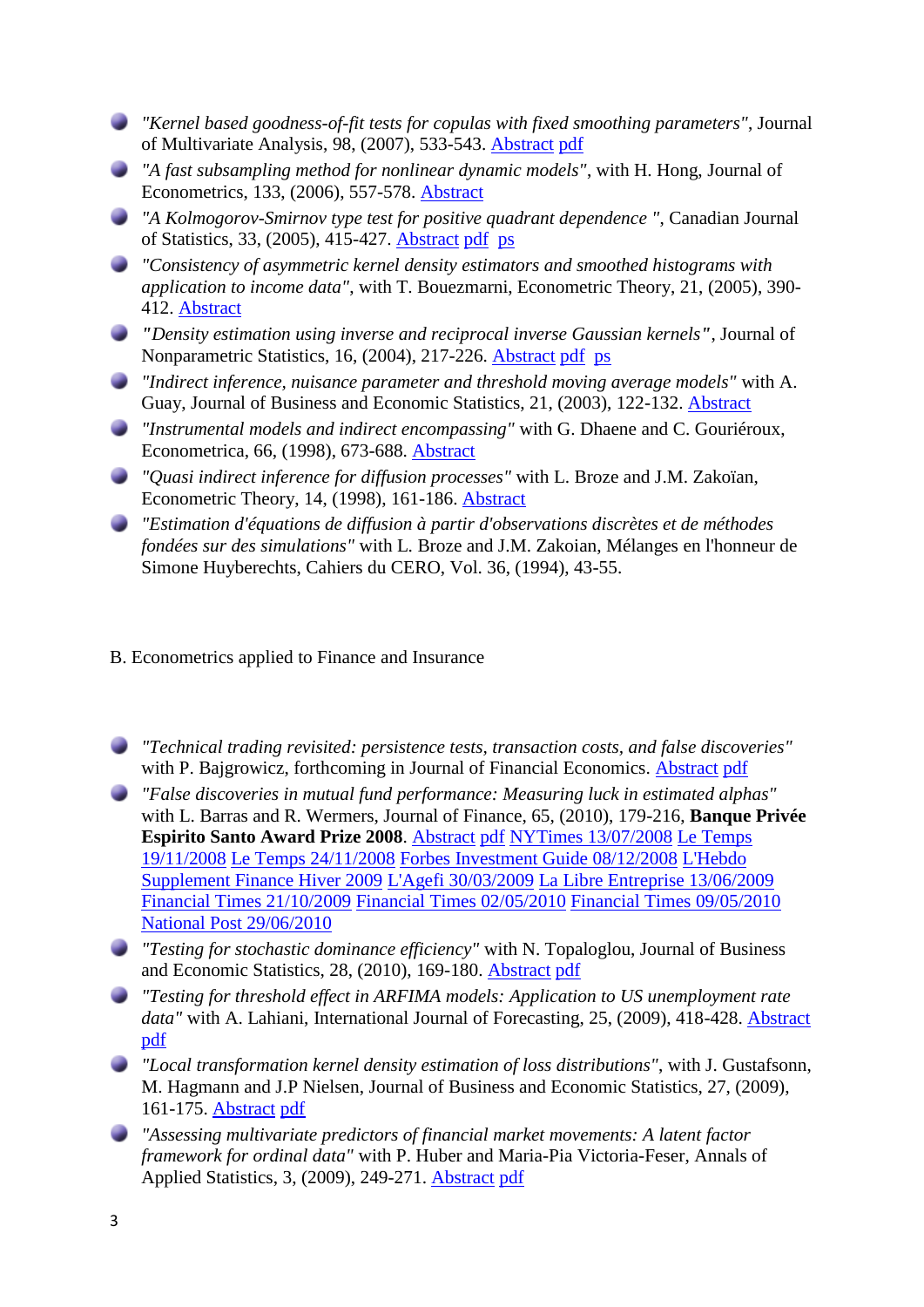- *"Business and financial indicators: what are the determinants of default probability changes?"* with F. Couderc and O. Renault, in Credit Risk: Models, Derivatives, and Management, Chapman & Hall, Financial Mathematics Series, (2008), 235-268. [Abstract](http://www.hec.unige.ch:8080/scaillet/abstracts/Ab_BusinessDeterminants.htm) [pdf](http://www.hec.unige.ch:8080/scaillet/pdfs/BusinessDeterminants.pdf)
- *"The estimation of copulas: theory and practice"* with A. Charpentier and J.-D. Fermanian, in Copulas: From theory to application in finance, Ed: Rank J., Risk Publications, London, (2007), Section 2.
- *"Estimation of recovery rate densities: non-parametric and semi-parametric approaches versus industry practice"* with M. Hagmann and O. Renault, Recovery Risk: The Next Challenge in Credit Risk Management, Eds: Resti, A., Sironi, A., Altman E., Risk Publications, London, (2005), 323-346.
- *"Sensitivity analysis of VaR and Expected Shortfall for portfolios under netting agreements"* with J.D. Fermanian, Journal of Banking and Finance, 29, (2005), 927-958. [Abstract](http://www.hec.unige.ch:8080/scaillet/abstracts/Absensinet.htm) [pdf](http://www.hec.unige.ch:8080/scaillet/pdfs/sensinet.pdf) [ps](http://www.hec.unige.ch:8080/scaillet/ps/sensinet.ps)
- *"Some statistical pitfalls in copula modeling for financial applications"* with J.D. Fermanian, in Capital Formation, Governance and Banking, Nova Science Publishers (2005), 57-72. [Abstract](http://www.hec.unige.ch:8080/scaillet/abstracts/Abpitfalls.htm) [pdf](http://www.hec.unige.ch:8080/scaillet/pdfs/pitfalls.pdf) [ps](http://www.hec.unige.ch:8080/scaillet/ps/pitfalls.ps)
- *"Nonparametric estimation of conditional expected shortfall",* Revue Assurances et Gestion des Risques/Insurance and Risk Management Journal, 74, (2005), 639-660. [Abstract](http://www.hec.unige.ch:8080/scaillet/abstracts/abcondes.htm) [pdf](http://www.hec.unige.ch:8080/scaillet/pdfs/condes.pdf) [ps](http://www.hec.unige.ch:8080/scaillet/ps/condes.ps)
- *"Non parametric tests for positive quadrant dependence"* with M. Denuit, Journal of Financial Econometrics, 2, (2004), 422-450. [Abstract](http://www.hec.unige.ch:8080/scaillet/abstracts/abineq.htm)
- *"On the way to recovery: A nonparametric bias free estimation of recovery rate densities"* with O. Renault, Journal of Banking and Finance, 28, (2004), 2915-2931. [Abstract](http://www.hec.unige.ch:8080/scaillet/abstracts/Abrecov.htm) [pdf](http://www.hec.unige.ch:8080/scaillet/pdfs/recov.pdf) [ps](http://www.hec.unige.ch:8080/scaillet/ps/recov.ps)
- *"Testing for concordance ordering"*, with A. Cebrian and M. Denuit, Astin Bulletin, 34, (2004), 151-173. [Abstract](http://www.hec.unige.ch:8080/scaillet/abstracts/AbCebDenScaCONC.htm)
- *"Option pricing with discrete rebalancing"*, with J.L. Prigent and O. Renault, Journal of Empirical Finance, 11, (2004), 133-161. [Abstract](http://www.hec.unige.ch:8080/scaillet/abstracts/Abjef3.htm)
- *"Nonparametric estimation and sensitivity analysis of expected shortfall"*, Mathematical Finance, 14, (2004), 115-129. [Abstract](http://www.hec.unige.ch:8080/scaillet/abstracts/absh.htm)
- *"The origin and development of VaR"*, in Modern Risk Management: A History, 15th Anniversary of Risk Magazine, Risk Publications, London, (2003), 151-158.
- *"Nonparametric estimation of copulas for time series"*, with J.D. Fermanian, Journal of Risk, 5, (2003), 25-54. [Abstract](http://www.hec.unige.ch:8080/scaillet/abstracts/abcopula.htm) [pdf](http://www.hec.unige.ch:8080/scaillet/pdfs/copula.pdf) [ps](http://www.hec.unige.ch:8080/scaillet/ps/copula.ps)
- *"A nonparametric analysis of stock index return dependence through bivariate copulas"*, European Investment Review, 1, (2002), 7-16.
- *"The dynamics of US credit spread indices"*, with O. Renault, European Investment Review, 1, (2002), 45-49.
- *"An empirical investigation in credit spread indices"* with J.L. Prigent and O. Renault, Journal of Risk, 3, (2001), 27-55. [Abstract](http://www.hec.unige.ch:8080/scaillet/abstracts/Abjum.htm) [pdf](http://www.hec.unige.ch:8080/scaillet/pdfs/jmpspd.pdf) [ps](http://www.hec.unige.ch:8080/scaillet/ps/jmpspd.ps)
- *"Sensitivity analysis of Values at Risk"*, with C. Gouriéroux and J.P. Laurent, Journal of Empirical Finance, **Bi-Annual Award Winning Paper of Best Paper published in JEF, 7, (2000), 225-245. [Abstract](http://www.hec.unige.ch:8080/scaillet/abstracts/Abjef2.htm)**
- *"Multiregime term structure models"* with C. Gouriéroux, Finance, 19, (1998), 71-92.
- *"Analyse empirique de la théorie des anticipations de la structure par terme des taux d'intérêt"*, Bulletin du Service d'Analyse Economique de l'IRES, Janvier, (1998), 101-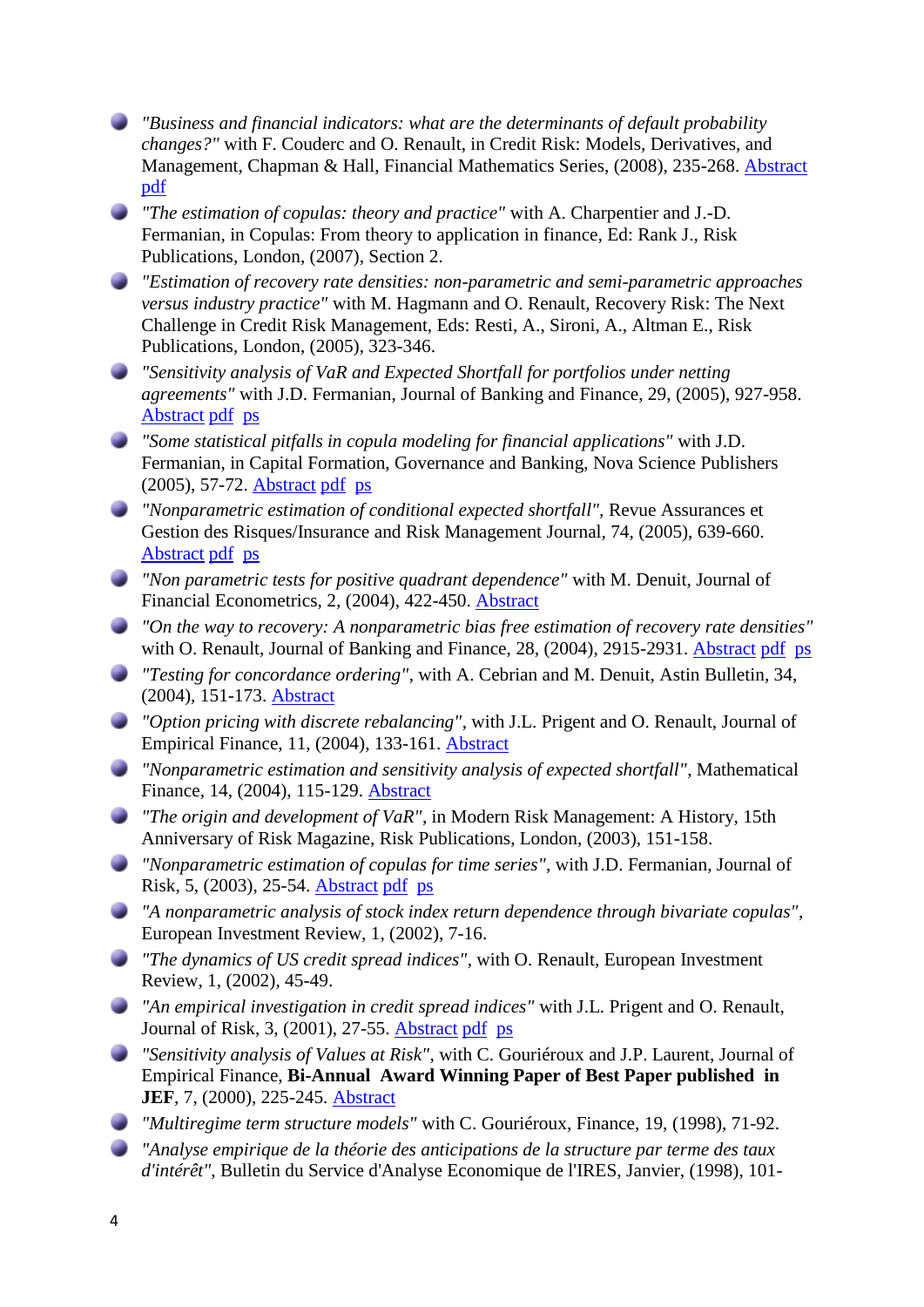127.

- *"A new index of Belgian shares"* with R. Anderson and D. Reinard, Revue de la Banque, 3, (1998), 126-130.
- *"Unemployment insurance and mortgages"* with C. Gouriéroux, Insurance : Mathematics and Economics, 20, (1997), 173-195. [Abstract](http://www.hec.unige.ch:8080/scaillet/abstracts/Abime.htm)
- *"Comparaison de la rentabilité historique de l'immobilier, des actions, des obligations et du monétaire"* with T. de Roquemaurel, Banque et Marchés, 28, (1997), 16-20.
- *"Estimation de modèles de la structure par terme des taux d'intérêt"* with L. Broze and J.M. Zakoian, Revue Economique, XLIV Congrès de l'AFSE, Vol. 47, N° 3, (1996), 511- 519.
- *"Testing for continuous-time models of the short-term interest rate"* with L. Broze and J.M. Zakoian, Journal of Empirical Finance, Vol. 2, (1995), 199-223. [Abstract](http://www.hec.unige.ch:8080/scaillet/abstracts/Abjef.htm)

### Publications in Asset Pricing

### A. Derivative Pricing

- *"Pricing American options under stochastic volatility and stochastic interest rates"* with A. Medvedev, Journal of Financial Economics, 98, (2010), 145-159. [Abstract](http://www.hec.unige.ch:8080/scaillet/abstracts/Abaput.htm) [pdf](http://www.hec.unige.ch:8080/scaillet/pdfs/aput.pdf)
- *"A primer on weather derivatives"*, with P. Barrieu, Handbook on Uncertainty and Environmental Decision Making, International Series in Operations Research and Management Science, Springer Verlag, forthcoming (2008). [Abstract](http://www.hec.unige.ch:8080/scaillet/abstracts/Abweather.htm) [pdf](http://www.hec.unige.ch:8080/scaillet/pdfs/weather.pdf)
- *"Weather derivatives"*, with P. Barrieu, Encyclopedia of Quantitative Finance, John Wiley & Sons Ltd, forthcoming (2008). [pdf](http://www.hec.unige.ch:8080/scaillet/pdfs/EQF_Weather.pdf)
- *"CMS spread options"*, with S. Galluccio, Encyclopedia of Quantitative Finance, John Wiley & Sons Ltd, forthcoming (2008). [Abstract](http://www.hec.unige.ch:8080/scaillet/abstracts/abeqf_cmsspreads.htm) [pdf](http://www.hec.unige.ch:8080/scaillet/pdfs/EQF_CMSspreads.pdf)
- *"Swap market models"*, with S. Galluccio, Encyclopedia of Quantitative Finance, John Wiley & Sons Ltd, forthcoming (2008). [Abstract](http://www.hec.unige.ch:8080/scaillet/abstracts/abeqf_smm.htm) [pdf](http://www.hec.unige.ch:8080/scaillet/pdfs/EQF_SMM.pdf)
- *"Linear-quadratic jump-diffusion modelling"*, with P. Cheng, Mathematical Finance, 17, (2007), 575-598. [Abstract](http://www.hec.unige.ch:8080/scaillet/abstracts/Absv.htm) [pdf](http://www.hec.unige.ch:8080/scaillet/pdfs/sv.pdf)
- *"Approximation and calibration of short-term implied volatilities under jump-diffusion stochastic volatility"*, with A. Medvedev, Review of Financial Studies, 20, (2007), 427- 459. [Abstract](http://www.hec.unige.ch:8080/scaillet/abstracts/Abasymptotics.htm) [pdf](http://www.hec.unige.ch:8080/scaillet/pdfs/asymptotics.pdf)
- *"Theory and calibration of Swap Market Models"*, with S. Galluccio, Z. Huang and J.-M. Ly, Mathematical Finance, 17, (2007), 111-141. [Abstract](http://www.hec.unige.ch:8080/scaillet/abstracts/Absmm.htm)
- *"An autoregressive conditional binomial option pricing model"* with J.L. Prigent and O. Renault, in Selected Papers from the First World Congress of the Bachelier Finance Society, eds. Geman, Madan, Pliska and Vorst, Springer Verlag, Heidelberg, (2001), Inquire UK prize 2001. [Abstract](http://www.hec.unige.ch:8080/scaillet/abstracts/Abacb.htm) [pdf](http://www.hec.unige.ch:8080/scaillet/pdfs/ACB.PDF) [ps](http://www.hec.unige.ch:8080/scaillet/ps/ACB.PS)
- *"Convergence of discrete time option pricing models under stochastic interest rates"*, with J.P. Lesne and J.L. Prigent, Finance and Stochastics, 4, (2000), 81-93. [Abstract](http://www.hec.unige.ch:8080/scaillet/abstracts/Abfs2.htm)
- *"A correction note on the first passage time of an Ornstein-Uhlenbeck process to a boundary"*, with B. Leblanc and O. Renault, Finance and Stochastics, 4, (2000), 109-111. [Abstract](http://www.hec.unige.ch:8080/scaillet/abstracts/Abfs3.htm)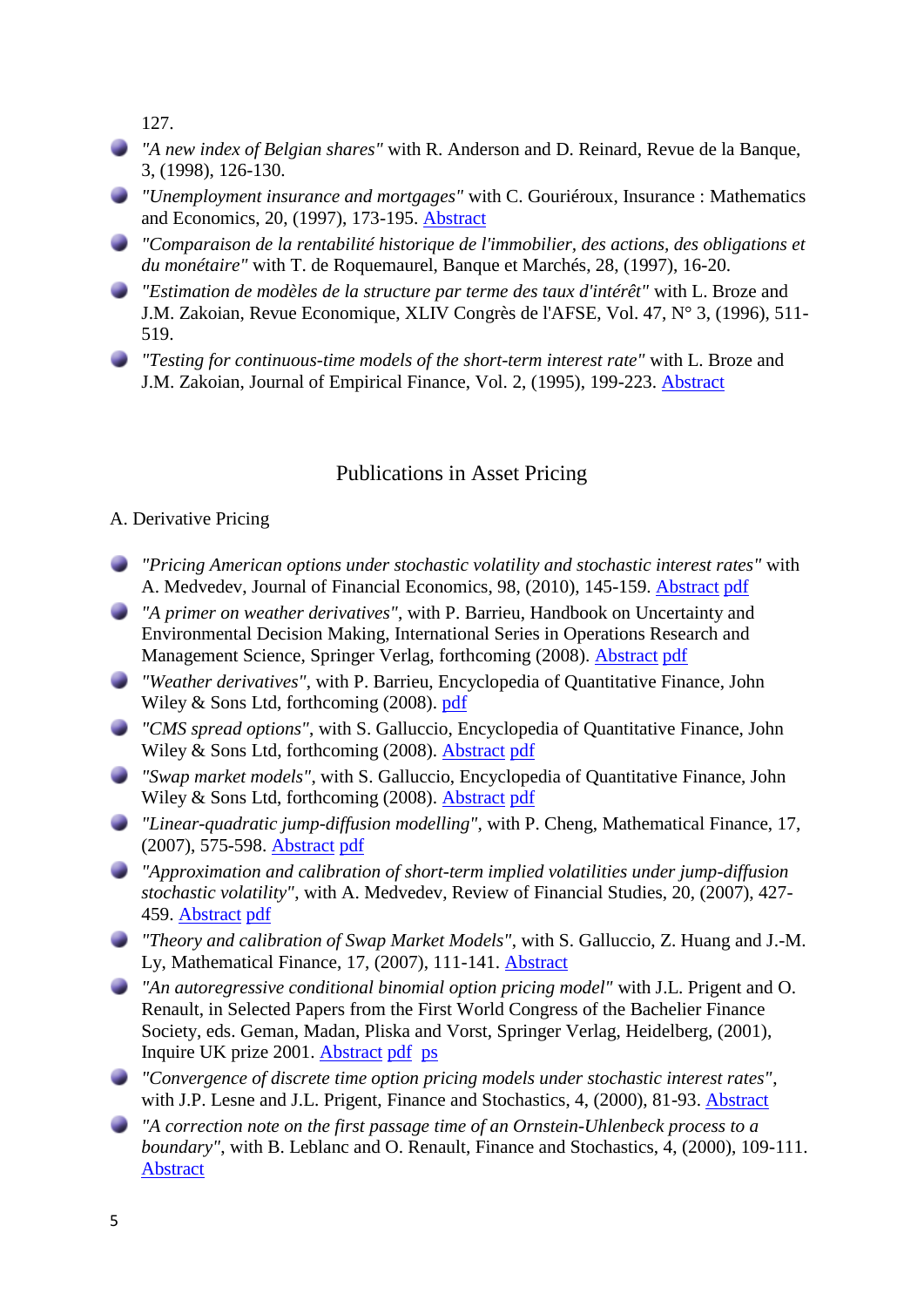- *"Lookback and barrier options: A comparison between Black-Scholes and ACB pricing"* with J.L. Prigent and O. Renault, Finance, 20, (1999), 143-152. [Abstract](http://www.hec.unige.ch:8080/scaillet/abstracts/Abfin2.htm) pdf ps
- *"Path dependent options on yields in the affine term structure model"*, with B. Leblanc, Finance and Stochastics, 2, (1998), 349-367. [Abstract](http://www.hec.unige.ch:8080/scaillet/abstracts/Abfs.htm)
- *"Compound and exchange options in the affine term structure model*", Applied Mathematical Finance, Vol. 3, (1996), 75-92. [Abstract](http://www.hec.unige.ch:8080/scaillet/abstracts/Abamf.htm)
- *"Options on futures and forward contracts in the affine term structure model"*, with B. Leblanc, Advances in Futures and Options Research, Vol. 8, (1995), 241-261.

B. Asset Allocation

- *"Optimal asset allocation for pension funds under mortality risk during the accumulation and decumulation phases"*, with P. Battocchio and F. Menoncin, Annals of Operations Research, 142, (2007), 141-165. [Abstract](http://www.hec.unige.ch:8080/scaillet/abstracts/Abmort.htm) [pdf](http://www.hec.unige.ch:8080/scaillet/pdfs/mortrev.pdf) [ps](http://www.hec.unige.ch:8080/scaillet/ps/mortrev.ps)
- *"Optimal asset management for pension funds"*, with F. Menoncin, Managerial Finance, Vol. 32, (2006), 347-374. [Abstract](http://www.hec.unige.ch:8080/scaillet/abstracts/AbManaFin.htm) [pdf](http://www.hec.unige.ch:8080/scaillet/pdfs/ManaFin.pdf)

# Working Papers in Econometrics

### A. Econometric Theory

*"Testing for symmetry and conditional asymmetry with asymmetric kernels"*, with M. Fernandes and E. Mendes, HEC Genève DP 2011.01 and Swiss Finance Institute DP2011.32. [Abstract](http://www.hec.unige.ch:8080/scaillet/abstracts/AbSymmetry.htm) [pdf](http://www.hec.unige.ch:8080/scaillet/pdfs/Symmetry.pdf)

- *"Robust resampling methods for time series"*, with L. Camponovo and F. Trojani, HEC Genève DP and Swiss Finance Institute DP 2009.38. [Abstract](http://www.hec.unige.ch:8080/scaillet/abstracts/AbRobustTS.htm) [pdf](http://www.hec.unige.ch:8080/scaillet/pdfs/RobustTS.pdf)
- *"A specification test for nonparametric instrumental variable regression"*, with P. Gagliardini, HEC Genève DP 2007.06 and Swiss Finance Institute DP 2007.13. [Abstract](http://www.hec.unige.ch:8080/scaillet/abstracts/Abjtest.htm) [pdf](http://www.hec.unige.ch:8080/scaillet/pdfs/jtest.pdf) [Technical report](http://www.hec.unige.ch:8080/scaillet/pdfs/jtx-tr.pdf)
- *"Reverse score and likelihood ratio tests"* with G. Dhaene, IRES DP 2026 and CREST DP 2000-60. [Abstract](http://www.hec.unige.ch:8080/scaillet/abstracts/revdp.htm) [pdf](http://www.hec.unige.ch:8080/scaillet/pdfs/revdp.pdf) [ps](http://www.hec.unige.ch:8080/scaillet/ps/revdp.ps)
- *"Bartlett identities tests"* with A. Chesher, G. Dhaene and C. Gouriéroux, IRES DP 9919, CREST DP 9932 and CORE DP 9939. [pdf](http://www.hec.unige.ch:8080/scaillet/pdfs/bi.pdf) [ps](http://www.hec.unige.ch:8080/scaillet/ps/BI.ps)
- *"Forecast intervals in ARCH exponential smoothing"* with L. Broze and G. Mélard, CORE DP 9481 and CREST DP 9502.

*"Estimation of models with ARCH errors and applications"* with R. Azrak and G. Mélard, User's guide TSE Time Series Software, 1993.

B. Econometrics applied to Finance and Insurance

*"Time-varying risk premium in large cross-sectional equity datasets"* with P. Gagliardini and E. Ossola, HEC Genève DP and Swiss Finance Institute DP 2011.40. [Abstract](http://www.hec.unige.ch:8080/scaillet/abstracts/Ab_2pass.htm) [pdf](http://www.hec.unige.ch:8080/scaillet/pdfs/2pass.pdf)